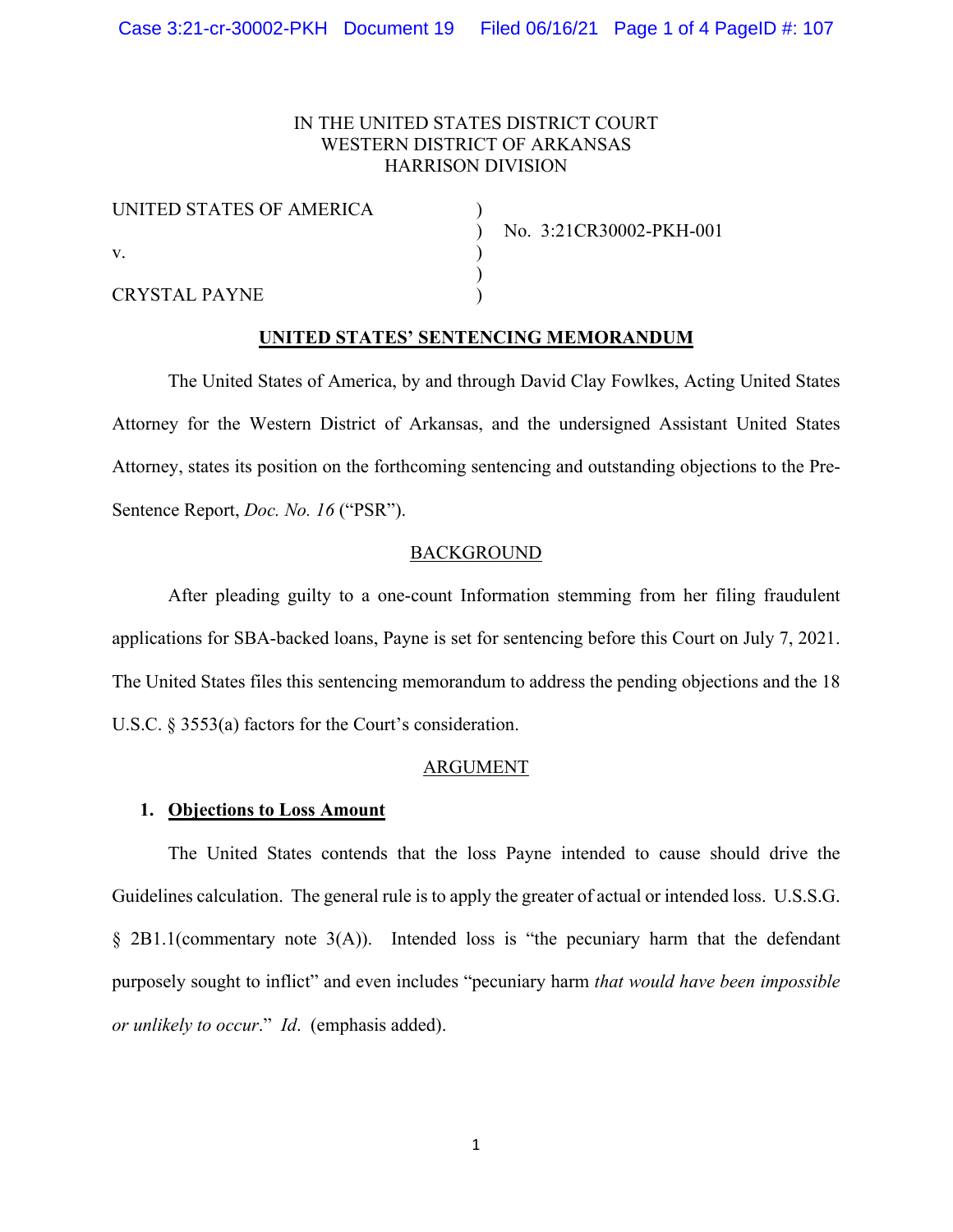Payne, with her husband's help, completed loan applications using false income data in hopes of obtaining large loans. Unequivocally, Payne and her husband provided the data that drove the requested loan amounts. At times, the banks gave less than Payne asked for, were limited by law in the amount they could give, or denied the loan altogether. Thus, as the addendum to the PSR rightfully notes, the full intended loss amount in this case carries some complications. Because some of the loan applications were summarily denied by the banks, the Government did not seek further details about those applications. But nonetheless, the ascertainable intended loss amount still eclipses the actual loss, and the United States submits it is therefore the appropriate measure in this case.

### **2. Sentencing Factors.**

To arrive at a just sentence, the statute directs the Court to consider the familiar factors at 18 U.S.C. § 3553(a). When the facts of Payne's offense conduct are applied to those criteria, a sentence within the Guidelines Range is merited.

*a. Nature and Circumstances of the Offense and the History and Characteristics of the Defendant. (18 U.S.C. § 3553(a)(1)).*

The Coronavirus pandemic has claimed more than half a million American lives, affected the mental and physical health of millions more, and led to widespread unemployment and financial hardship. For others, like Payne, it presented a prime opportunity to steal money the U.S. Government earmarked for those most in need.

In Payne's favor, her husband was the driver of the criminal conduct in this case. It hardly absolves Payne's crimes, but it's worth noting that her husband created the false documents and bogus information that was input into the loan applications. However, the loan application information was so outlandish that any question of the propriety of the loans was obvious immediately. Payne played along and enjoyed the profits. The loan at the center of this conviction,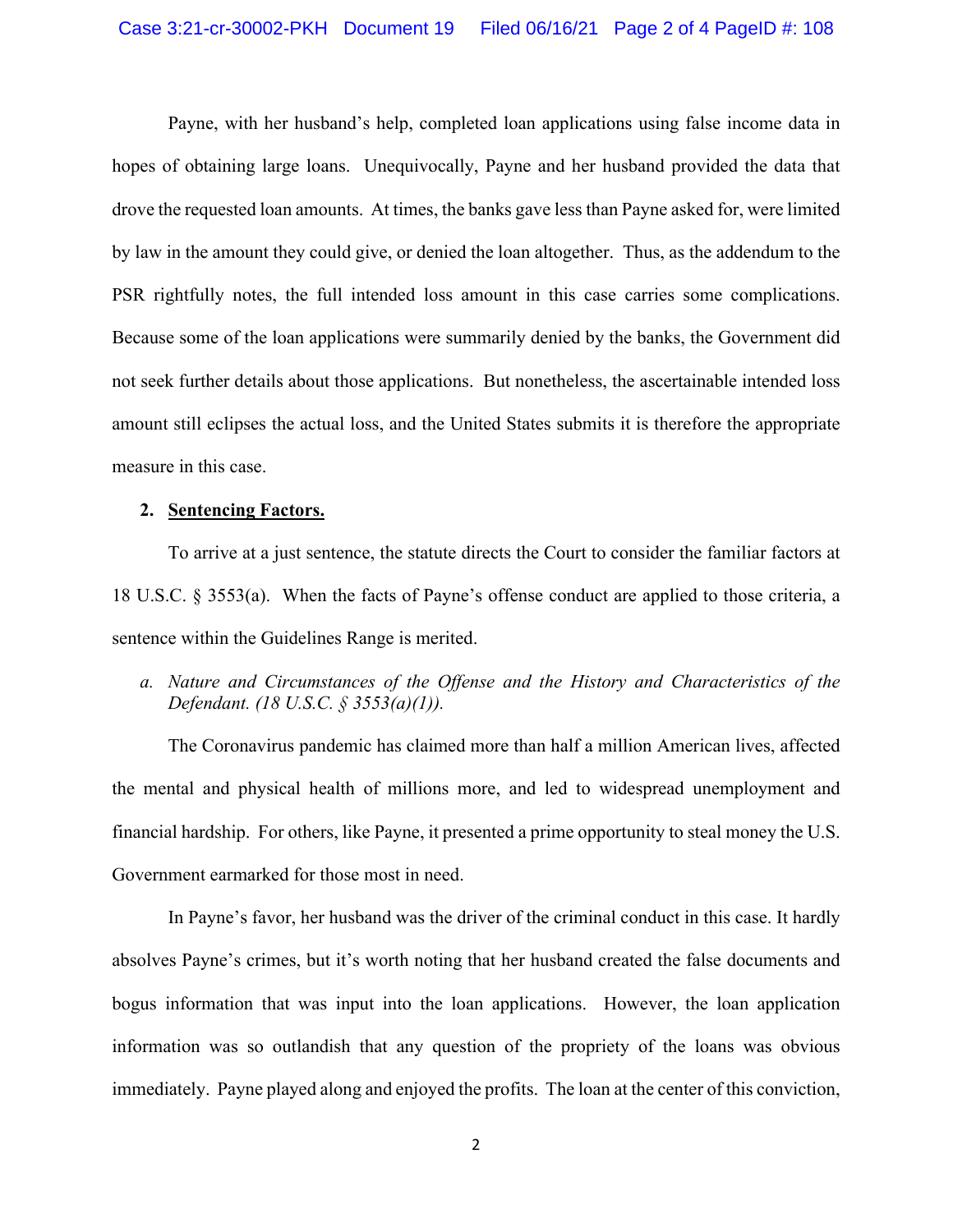for instance, involved representations by Payne that she maintained a stitching business with *\$53,642* in monthly payroll. But that one application wasn't an aberration. Over the course of months, Payne continued to sign off on loan applications and receive unemployment funds without issue. She received large amounts of cash, nearly \$60,000 over a few months, into accounts under her control. *PSR at 118*.

While her role in the offense relative to her husband may be a mitigating factor, it's tempered by the variety of the schemes to which Payne was a party, and the knowledge that the stolen funds were intended for the most vulnerable among us. Accordingly, the Government seeks a sentence within the Guidelines Range.

*b. The Need for the Sentence Imposed to Reflect the Seriousness of the Offense, To Promote Respect for the Law, and to Provide Just Punishment for the Offense. (18 U.S.C. § 3553(a)(2)(A)); The Need for the Sentence Imposed to Afford Adequate Deterrence To Criminal Conduct and Protect the Public from Further Crimes. (18 U.S.C. § 3553(a)(2)(B-C)).*

Payne's lack of criminal history cuts in her favor. The PSR represents that she has not only no convictions, but no serious law enforcement contact. She timely accepted responsibility for her actions too. She and her husband will inherit serious restitution obligations as part of this offense, and based on the provided financial information, that may take a lifetime to pay. Accordingly, the United States requests a sentence that reflects these factors, while balancing just punishment and promoting respect for the law. While it is unlikely that Payne will commit future crime, the Government asks that the Court impose a sentence that considers general deterrence to the public, and to those who might contemplate taking advantage of the PPP loan program.

### **CONCLUSION**

Considering the factors set forth at 18 U.S.C. § 3553(a), the United States respectfully requests the Court impose a Guidelines sentence, one that reflects the concerns outlined above.